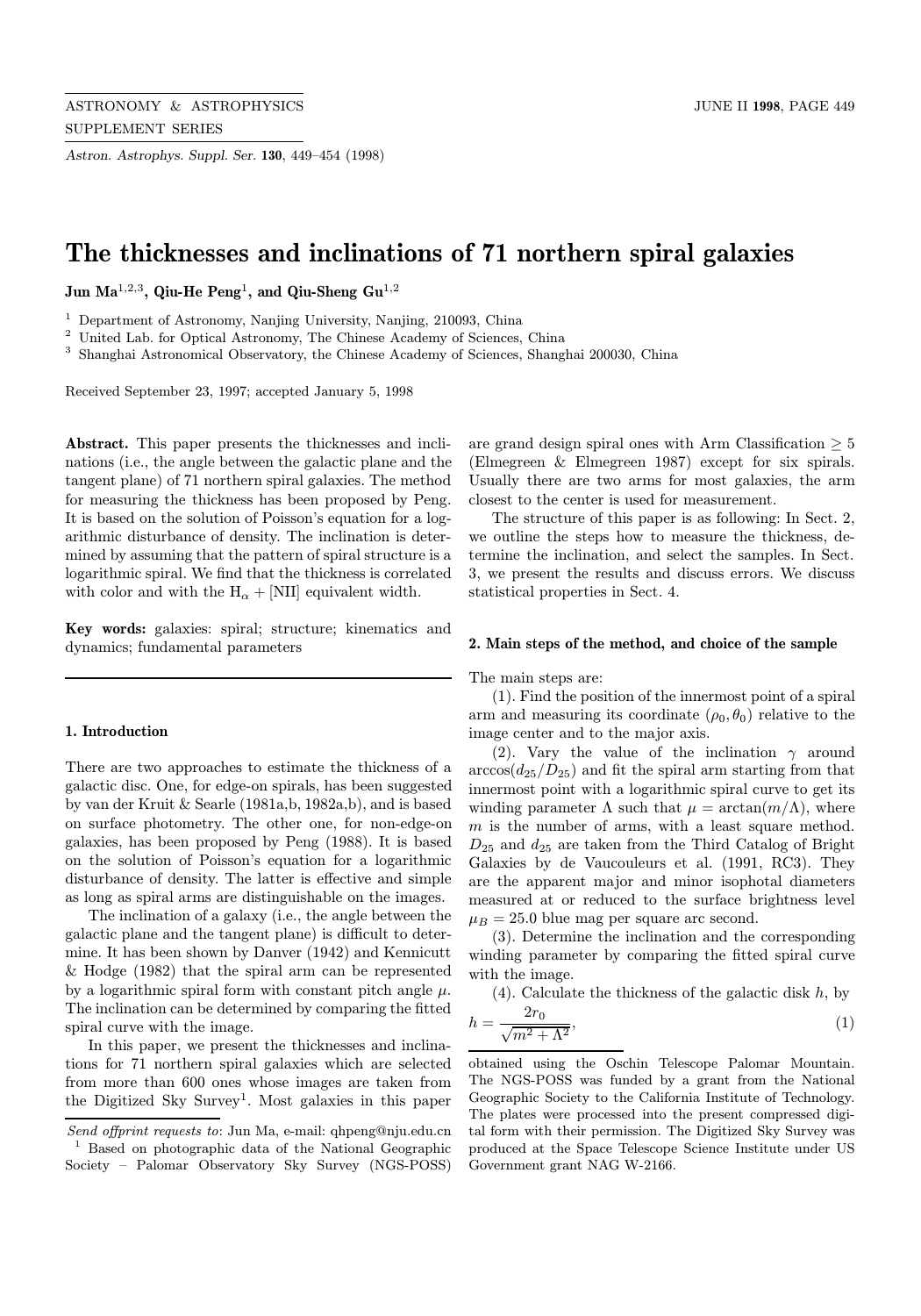$$
r_0 = \frac{\rho_0 \sqrt{\sin^2 \theta_0 + \cos^2 \theta_0 \cos^2 \gamma}}{\cos \gamma},
$$
\n(2)

where  $m$  is the number of the arms (see Peng 1988).

 $(5)$ . The thickness of the galactic disk, H in kpc, is

$$
H = hd,\tag{3}
$$

where  $d$  is the distance of the galaxy

$$
d = \frac{v_{\rm opt}}{H_0},\tag{4}
$$

where  $H_0$  is the Hubble constant taken as 75 km/s/Mpc, and  $v_{\text{out}}$ , the mean heliocentric radial velocity in  $km/s$ derived from optical observations, is taken from the RC3.

Our statistical sample contains 71 galaxies, selected from more than 600 northern spirals having a determined  $(B-V)^0$ <sub>T</sub> (i.e., the total color index corrected for galactic and internal extinction and redshift) in RC3 according to one single criterion: their images have distinguishable spiral arms. The mean Hubble type indexes  $(T)$  of these galaxies are from 2 to 6, and they have  $log(D_{25}/d_{25})$  less than 0.76.

Our data reduction and analyses were done with IRAF<sup>2</sup> installed in the Sun Workstation at the Laboratory of Astronomical Data Analysis of Nanjing University.

# 3. Results and errors

The thicknesses  $(H)$ , inclinations  $(\gamma)$  and winding parameters  $(\Lambda)$  of 71 northern spiral galaxies are listed in Tables 1 and 2. Some other parameters are also listed: m is the number of arms, T the mean numerical Hubble stage index,  $\mu$  (= arctan( $m/\Lambda$ )) the pitch angle of a spiral arm, h the apparent thickness, d the distance,  $H/D_0$  the flatness,  $D_0$  is the isophotal major diameter corrected to the "face-on" ( $\gamma = 0^{\circ}$ ), and for Galactic extinction, but not for redshift.

The errors arise mainly from: a) the position of the innermost point for the arm; b) the inclination of the galaxy; c) the position of the galactic center. The errors from b) and c), however, can be reduced if we properly modify the grey-scale of the image by using IRAF to obtain the fine structure of the galaxy as deeply as possible. The estimations of error are derived from the formulae given by Peng (1988).

#### 4. Statistical property

## 4.1. Dependence on color

Figures 1 and 2 present the correlations between the flatness  $(H/D_0)$  and thickness  $(H)$  and galaxy color  $((B -$ 



Fig. 1. Flatness of spiral galaxy plotted versus the corrected  $B-V$  color



Fig. 2. Thickness of spiral galaxy plotted versus the corrected  $B-V$  color

 $V_{\rm T}^{0}$ ). The integrated colors of disk galaxies are predominantly influenced by their star formation history (Searle et al. 1973), and the strong correlations observed between color and flatness or thickness point to a coupling between the flatness or thickness and the integrated star formation history of galaxies.

Figure 3 plots flatness as a function of the corrected  $U - B$  color  $((U - B)<sub>T</sub><sup>0</sup>)$ , which are taken from RC3, the total  $U - B$  color index corrected for differential galactic and internal extinction (to "face-on") and for redshift. The dependence of thickness on  $(U - B)_{\text{T}}^0$  is illustrated in Fig. 4.

<sup>2</sup> IRAF is distributed by the National Optical Astronomy Observatories, which is operated by the Association of Universities for Research in Astronomy, Inc., under cooperative agreement with the National Science Foundation.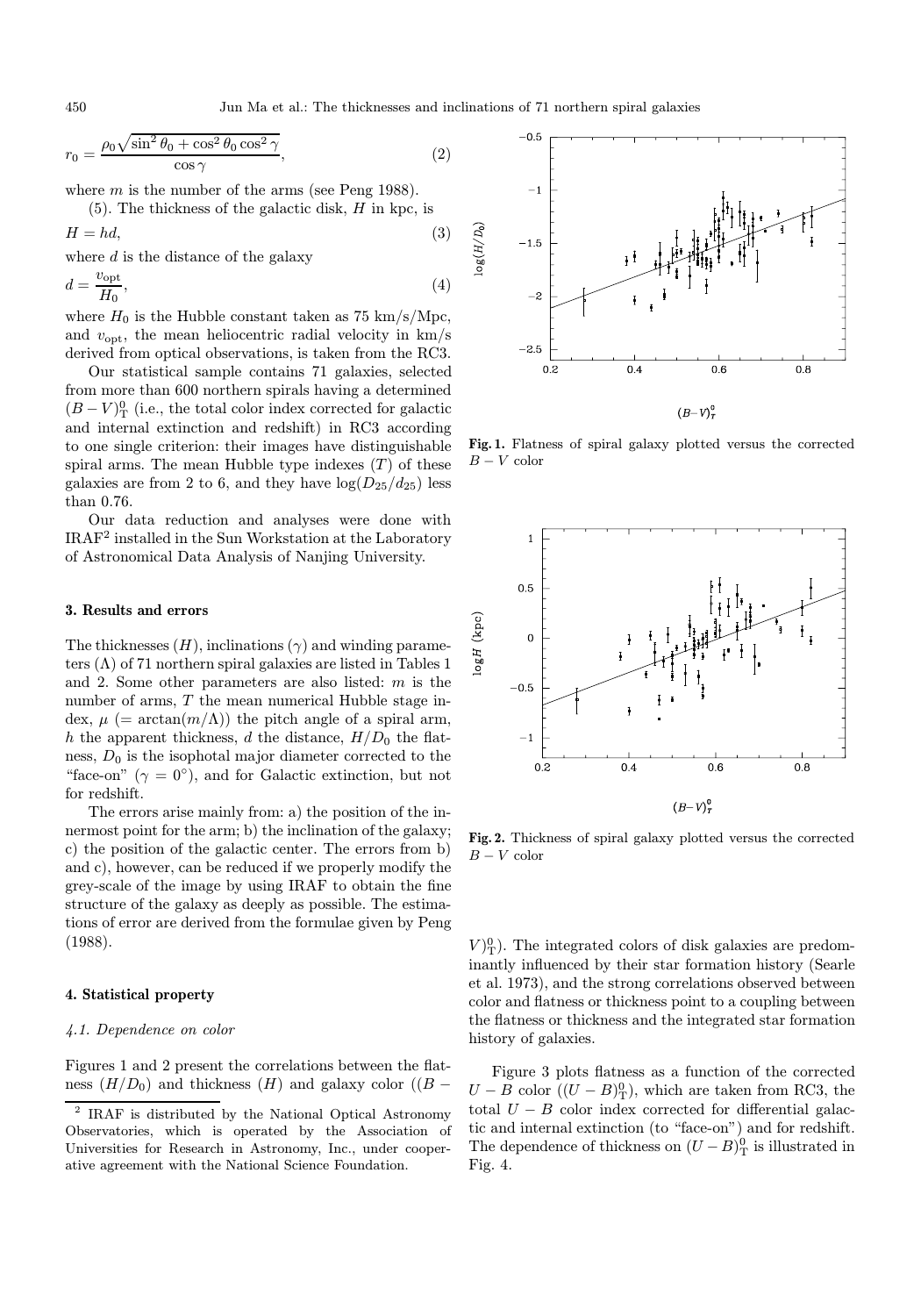Table 1. Thicknesses and inclinations of 71 northern spiral galaxies

| PGC                | Names           | $\,m$          | T       | $\gamma$    | $\Lambda \pm d\Lambda/\Lambda$ | $\mu$      | $h \pm dh/h$            | $\,d$    | $H \pm dH/H$ $H/D_0$    |       |
|--------------------|-----------------|----------------|---------|-------------|--------------------------------|------------|-------------------------|----------|-------------------------|-------|
|                    |                 |                |         |             |                                | $(^\circ)$ | (')                     | (Mpc)    | (kpc)                   |       |
| <b>PGC 1405</b>    | NGC 91          | $\overline{2}$ | 5.0     | 45.5        | $4.70 \pm 18.1\%$              | 23.1       | $0.077 \pm 20.1\%$      | 68.97    | $1.54 \pm 20.1\%$       | 0.039 |
| <b>PGC 2901</b>    | <b>NGC 266</b>  | 2              |         | $2.0$ 12.2  | $8.91 \pm 23.0\%$              |            | 12.7 0.177 $\pm$ 22.6%  | 62.43    | $3.21 \pm 22.6\%$       | 0.057 |
| <b>PGC 5139</b>    | <b>NGC 514</b>  | 2              |         | 5.0 37.4    | $4.17 \pm 7.7\%$               | 25.6       | $0.085 \pm 10.0\%$      | 33.69    | $0.83 \pm 10.0\%$       | 0.024 |
| <b>PGC 5818</b>    | $NGC$ 598       | $\overline{2}$ | $6.0\,$ | 48.9        | $4.26 \pm 4.3\%$               | 25.2       | $0.743 \pm 2.8\%$       | $0.72*$  | $0.16 + 2.8\%$          | 0.010 |
| PGC 6624           | NGC $673$       | $\overline{2}$ |         | 5.0 47.1    | $6.47 \pm 13.1\%$              |            | 17.2 0.054±16.8%        | 69.88    | $1.10 \pm 16.8\%$       | 0.025 |
| PGC 6799           | <b>NGC 688</b>  | $\overline{2}$ | $3.2\,$ | 57.9        | 15.06±25.7%                    | 7.6        | $0.087 \pm 23.8\%$      | 54.81    | $1.39 \pm 23.8\%$       | 0.035 |
| <b>PGC 7282</b>    | NGC 735         | 2              | $3.0\,$ | 67.1        | $7.33 \pm 18.8\%$              | 15.3       | $0.066 \pm 15.7\%$      | 63.19    | $1.21 \pm 15.7\%$       | 0.035 |
| PGC 10329          | <b>NGC 1073</b> | 2              | 5.0     | 24.2        | $32.05 \pm 12.6\%$             | 3.6        | $0.051 \pm 11.3\%$      | 16.12    | $0.24 \pm 11.3\%$       | 0.010 |
| PGC 10932          | IC 267          | 2              | $3.0\,$ | 34.1        | $14.39 \pm 13.3\%$             | 7.9        | $0.119 \pm 13.4\%$      | 47.69    | $1.65 \pm 13.4\%$       | 0.055 |
| PGC 13826          | IC 342          | 2              | 6.0     | 12.2        | $9.37 \pm 1.2\%$               | 12.0       | $0.220 \pm 1.7\%$       | $3.30**$ | $0.21 + 1.7\%$          | 0.005 |
| PGC 15212          | $A0423+70$      | $\overline{2}$ | 4.0     | 64.2        | $4.54 \pm 16.3\%$              | 23.8       | $0.063 \pm 25.4\%$      | 39.29    | $0.72 \pm 25.4\%$       | 0.026 |
| PGC 15867 NGC 1642 |                 | $\sqrt{2}$     | $5.0\,$ | 0.0         | $6.45 \pm 16.6\%$              | 17.2       | $0.072 \pm 16.4\%$      |          |                         | 0.037 |
| PGC 17625 NGC 1961 |                 | $\overline{2}$ | 5.0     |             | 54.2 19.86±17.3%               | 5.7        | $0.064 \pm 16.0\%$      | 53.11    | $0.99{\pm}16.0\%$       | 0.013 |
| PGC 20222 NGC 2339 |                 | 2              | 4.0     | $37.7\,$    | $18.47 \pm 23.4\%$             | 6.2        | $0.049 \pm 23.3\%$      | 31.48    | $0.45 \pm 23.3\%$       | 0.016 |
| PGC 21832 A0743+59 |                 | $\overline{2}$ | $3.0\,$ | 65.7        | $7.46 \pm 20.9\%$              | 15.0       | $0.089 \pm 20.6\%$      | 86.77    | $2.25 \pm 20.6\%$       | 0.042 |
| PGC 22031 NGC 2441 |                 | $\overline{2}$ | 3.0     | $33.1\,$    | 10.94±7.2%                     | 10.4       | $0.088 \pm 6.5\%$       | 47.87    | $1.22 \pm 6.5\%$        | 0.043 |
| PGC 22957 NGC 2535 |                 | $\overline{2}$ | 5.0     | 30.7        | $4.92 \pm 9.7\%$               | 22.1       | $0.062 \pm 11.2\%$      | 54.39    | $0.98 \pm 11.2\%$       | 0.024 |
| PGC 23630          | <b>NGC 2582</b> | $\overline{2}$ | $2.0\,$ | 27.0        | $5.86{\pm}14.3\%$              | 18.8       | $0.069\pm13.5\%$        | 59.48    | $1.19 \pm 13.5\%$       | 0.055 |
| PGC 24996          | IC 2421         | 2              |         | 5.0 21.1    | $7.39 \pm 8.7\%$               |            | 15.2 $0.052 \pm 10.1\%$ | 58.52    | $0.88 + 10.1\%$         | 0.023 |
| PGC 25946 NGC 2776 |                 | 2              |         | 5.0 32.0    | $8.04 \pm 9.3\%$               | 14.0       | $0.058 \pm 12.1\%$      | 34.91    | $0.59 \pm 12.1\%$       | 0.019 |
| PGC 26666 NGC 2857 |                 | $\overline{2}$ | 5.0     | 17.0        | $8.42 \pm 6.9\%$               | 13.4       | $0.047 + 8.7\%$         | 64.85    | $0.89 + 8.7\%$          | 0.021 |
| PGC 27077 NGC 2903 |                 | $\overline{2}$ | 4.0     | 53.4        | $9.05 \pm 19.6\%$              | 12.5       | $0.357 \pm 19.1\%$      | 7.53     | $0.78 \pm 19.1\%$       | 0.028 |
| PGC 28196 NGC 2998 |                 | $\overline{2}$ | 5.0     | 62.4        | $9.93 \pm 10.7\%$              | 11.4       | $0.058 \pm 9.3\%$       | 63.56    | $1.07 \pm 9.3\%$        | 0.020 |
| PGC 28617 NGC 3055 |                 | $\overline{2}$ | 5.0     | 46.9        | $11.71 \pm 16.9\%$             | 9.7        | $0.077 \pm 17.2\%$      | 25.07    | $0.56{\pm}17.2\%$       | 0.036 |
| PGC 28630 NGC 3031 |                 | $\overline{2}$ |         | 2.0 57.3    | $8.27 \pm 7.9\%$               | 13.6       | $0.904 \pm 8.5\%$       | $3.60*$  | $0.95 \pm 8.5\%$        | 0.033 |
| PGC 30087 NGC 3184 |                 | $\overline{2}$ |         | 6.0 21.1    | $5.54 \pm 3.8\%$               | 19.8       | $0.167 + 5.3\%$         | 5.39     | $0.26 + 5.3\%$          | 0.022 |
| PGC 31883 NGC 3338 |                 | $\overline{2}$ | 5.0     | 54.9        | $7.93 \pm 6.1\%$               | 14.2       | $0.163 + 5.7%$          | 17.29    | $0.82{\pm}5.7\%$        | 0.027 |
| PGC 31968 NGC 3344 |                 | $\overline{2}$ | 4.0     | 0.0         | $9.06 \pm 9.2\%$               | 12.4       | $0.141 \pm 9.1\%$       | 7.67     | $0.31 \pm 9.1\%$        | 0.020 |
| PGC 34695 NGC 3627 |                 | $\overline{2}$ | $3.0\,$ | 62.8        | $5.82 \pm 7.3\%$               | 19.0       | $0.410 \pm 7.3\%$       | 9.37     | $1.12 \pm 7.3\%$        | 0.044 |
| PGC 34767 NGC 3631 |                 | $\overline{2}$ |         | $5.0\ 22.3$ | $6.50{\pm}5.0\%$               | 17.1       | $0.150 \pm 6.4\%$       | 15.24    | $0.66 \pm 6.4\%$        | 0.030 |
| PGC 35105          | $A1122+64$      | 2              | 5.0     | 10.0        | $6.41 \pm 8.0\%$               | 17.3       | $0.046 \pm 8.8\%$       | 49.65    | $0.66 \pm 8.8\%$        | 0.022 |
| PGC 36243 NGC 3810 |                 | $\overline{2}$ | 5.0     | 49.9        | $10.84 \pm 9.6\%$              | 10.5       | $0.113 \pm 7.8\%$       | 12.77    | $0.42 \pm 7.8\%$        | 0.026 |
| PGC 36446 NGC 3832 |                 | $\overline{2}$ | 4.0     | 30.7        | $6.88{\pm}13.4\%$              |            | 16.2 $0.070 \pm 14.4\%$ | 92.08    | $1.87 \pm 14.4\%$       | 0.036 |
| PGC 36604 NGC 3861 |                 | $\overline{2}$ | 3.0     | 56.7        | $11.03 \pm 12.6\%$             |            | 10.3 $0.105 \pm 10.8\%$ | 67.57    | $2.06 \pm 10.8\%$       | 0.046 |
| PGC 36902 NGC 3897 |                 | $\overline{2}$ | $4.0\,$ | 27.0        | $6.91 \pm 7.8\%$               |            | 16.1 0.046±11.1%        | 85.79    | $1.15 \pm 11.1\%$       | 0.024 |
| PGC 37229 NGC 3938 |                 | $\overline{2}$ | $5.0\,$ | 0.0         | $8.36 \pm 4.1\%$               | 13.4       | $0.083 \pm 4.0\%$       | 10.28    | $0.25 \pm 4.0\%$        | 0.015 |
| PGC 37306 NGC 3953 |                 | 2              |         | 4.0 59.9    | $7.74{\pm}14.2\%$              |            | 14.5 $0.198 \pm 14.7\%$ | 13.16    | $0.76{\pm}14.7\%$       | 0.029 |
| PGC 37386 NGC 3963 |                 | $\overline{2}$ |         | 4.0 24.2    | $7.75 \pm 16.6\%$              |            | 14.5 0.068±18.7%        | 42.72    | $0.84 + 18.7\%$         | 0.025 |
| PGC 37617 NGC 3992 |                 | $\sqrt{2}$     |         |             | 4.0 58.5 $15.69 \pm 36.3\%$    |            | 7.3 $0.162 \pm 33.3\%$  |          | 14.12 $0.67 \pm 33.3\%$ | 0.021 |
| PGC 38024 A1200+41 |                 | $\overline{2}$ |         | 4.0 54.4    | $6.26{\pm}9.2\%$               |            | 17.7 0.056±14.9%        | 81.83    | $1.33{\pm}14.9\%$       | 0.026 |
| PGC 39028 NGC 4192 |                 | $\overline{2}$ |         |             | 2.0 73.6 $14.35 \pm 24.5\%$    | 7.9        | $0.421 \pm 20.4\%$      |          |                         | 0.042 |
| PGC 39483          | IC 3115         | 2              |         | 6.0 35.6    | $5.86 \pm 13.8\%$              |            | 18.8 0.086±13.3%        |          |                         | 0.049 |
| PGC 39600 NGC 4258 |                 | 2              |         | 4.0 70.6    | $5.91 \pm 9.2\%$               | 18.7       | $0.627 \pm 7.5\%$       | 6.40     | $1.17 \pm 7.5\%$        | 0.034 |
| PGC 39964 A1219+41 |                 | $\overline{2}$ |         |             | 3.0 31.7 $12.33 \pm 17.2\%$    | 9.2        | $0.076 \pm 16.5\%$      | 92.36    | $2.04 \pm 16.5\%$       | 0.049 |
| PGC 40001 NGC 4303 |                 | $\overline{2}$ |         | 4.0 22.0    | $8.35 \pm 8.2\%$               | 13.5       | $0.111 \pm 8.3\%$       | 21.43    | $0.69 + 8.3\%$          | 0.017 |
| PGC 40153 NGC 4321 |                 | $\overline{2}$ |         | 4.0 30.4    | $7.90 \pm 20.1\%$              |            | 14.2 0.197±19.0%        | 21.05    | $1.21 \pm 19.0\%$       | 0.026 |

# 4.2. Dependence on Hubble type

The tightness of the spiral pattern, in addition to the disk resolution and bulge-to-disk ratio, are the fundamental criteria in Hubble's (1926) classification of spirals. It is interesting to see the dependence of flatness on the Hubble type, which is shown in Fig. 5. The flatness of a spiral galaxy decreases smoothly an average along the Hubble sequence, but the dispersion in flatness among galaxies of the same Hubble type is very large. Figure 6 shows the correlation between thickness and the Hubble sequence.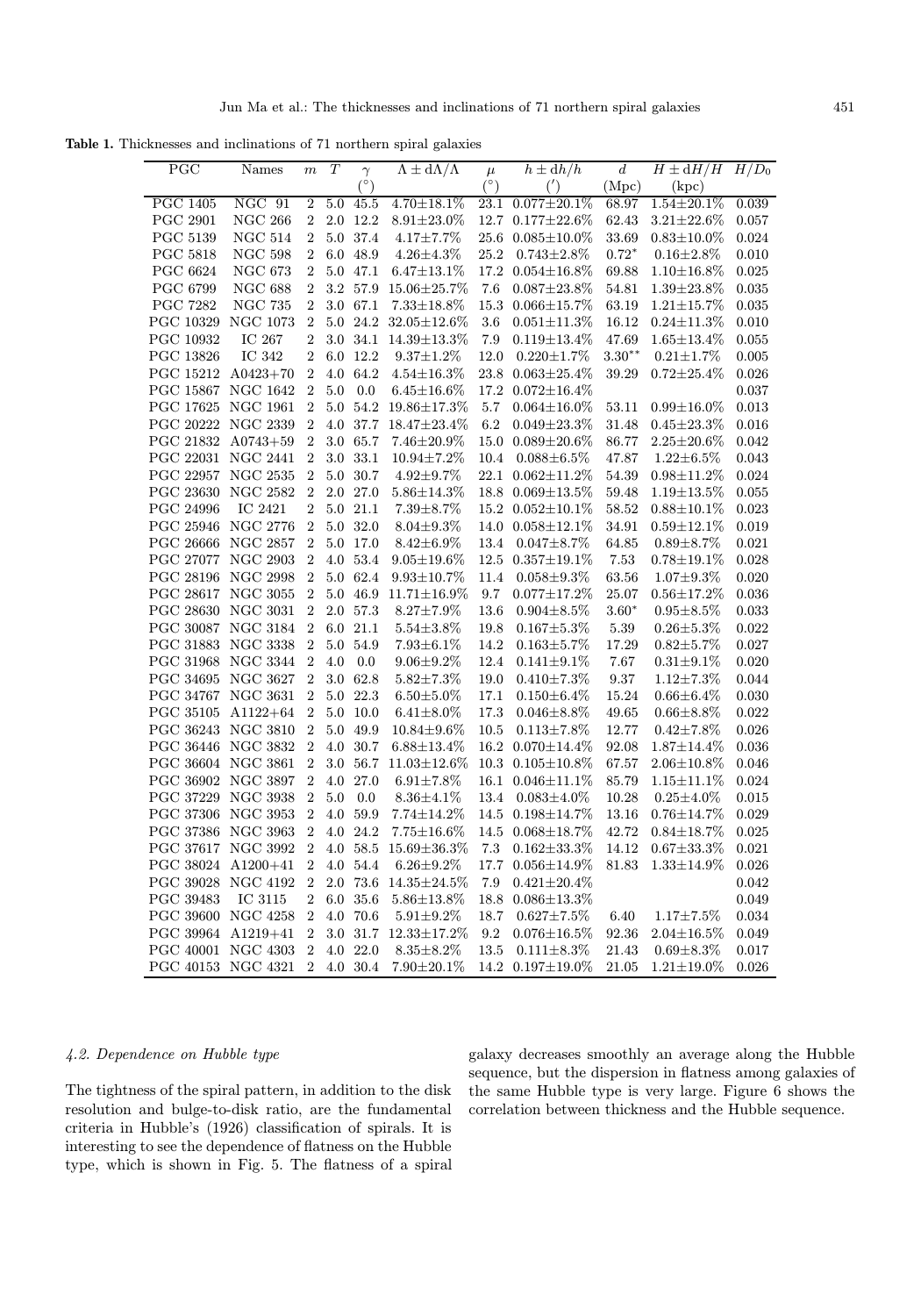Table 2. Thicknesses and inclinations of 71 northern spiral galaxies

| PGC              | Names            | m              | $\cal T$ | $\gamma$ | $\Lambda \pm d\Lambda/\Lambda$ | $\mu$      | $h \pm dh/h$       | $d_{\cdot}$                 | $H \pm dH/H$      | $H/D_0$ |
|------------------|------------------|----------------|----------|----------|--------------------------------|------------|--------------------|-----------------------------|-------------------|---------|
|                  |                  |                |          | (٥١      |                                | $(^\circ)$ |                    | $\left( \text{Mpc} \right)$ | $\rm(kpc)$        |         |
| PGC 40695        | <b>NGC 4411A</b> | $\overline{2}$ | $5.0\,$  | 29.3     | $9.57 \pm 4.3\%$               | 11.8       | $0.112 \pm 4.1\%$  | 16.96                       | $0.55 \pm 4.1\%$  | 0.055   |
| <b>PGC 41812</b> | <b>NGC 4535</b>  | $\overline{2}$ | 5.0      | 25.9     | $10.60 \pm 9.6\%$              | 10.7       | $0.137 \pm 10.0\%$ | 26.31                       | $1.05 \pm 10.0\%$ | 0.019   |
| <b>PGC 42741</b> | <b>NGC 4639</b>  | $\overline{2}$ | 4.0      | 52.5     | $8.53 \pm 14.2\%$              | 13.2       | $0.197 \pm 13.0\%$ | 11.97                       | $0.69 \pm 13.0\%$ | 0.070   |
| <b>PGC 45658</b> | $\rm NGC~5000$   | $\overline{2}$ | 4.0      | 31.7     | $8.95 \pm 22.2\%$              | 12.6       | $0.096 \pm 21.4\%$ | 75.61                       | $2.11 \pm 21.4\%$ | 0.057   |
| <b>PGC 45948</b> | <b>NGC 5033</b>  | $\overline{2}$ | 5.0      | 70.1     | $18.32 \pm 24.2\%$             | 6.2        | $0.215 \pm 21.4\%$ | 11.48                       | $0.72 \pm 21.4\%$ | 0.020   |
| PGC 47067        | $A1324 + 20$     | $\overline{2}$ | 4.0      | 37.4     | $9.99 \pm 9.4\%$               | 11.3       | $0.036 \pm 12.4\%$ | 95.25                       | $1.00 \pm 12.4\%$ | 0.031   |
| PGC 49514        | <b>NGC 5371</b>  | $\overline{2}$ | 4.0      | 57.4     | $9.48 \pm 27.7\%$              | 11.9       | $0.274 \pm 26.4\%$ | 34.33                       | $2.74 \pm 26.4\%$ | 0.063   |
| <b>PGC 49555</b> | <b>NGC 5364</b>  | $\overline{2}$ | 4.0      | 49.8     | $13.48 \pm 2.6\%$              | 8.4        | $0.141 \pm 2.3\%$  | 16.89                       | $0.69 \pm 2.3\%$  | 0.020   |
| PGC 49952        | <b>NGC 5409</b>  | $\overline{2}$ | 3.0      | 41.9     | $23.41 \pm 21.1\%$             | 4.9        | $0.042 \pm 20.1\%$ |                             |                   | 0.024   |
| PGC 50063        | <b>NGC 5457</b>  | $\overline{2}$ | 6.0      | 41.1     | $8.24 + 4.7\%$                 | 13.6       | $0.227 \pm 7.0\%$  | $6.90^{\ast\ast\ast}$       | $0.44 \pm 7.0\%$  | 0.008   |
| PGC 52641        | $\rm NGC~5740$   | $\overline{2}$ | 3.0      | 59.1     | $11.61 \pm 17.9\%$             | 9.8        | $0.069 \pm 15.9\%$ | 20.89                       | $0.42 \pm 15.9\%$ | 0.023   |
| <b>PGC 54001</b> | $\rm NGC~5859$   | $\overline{2}$ | 4.0      | 71.6     | $6.75 \pm 16.0\%$              | 16.5       | $0.189 \pm 17.4\%$ | 62.49                       | $3.43 \pm 17.4\%$ | 0.064   |
| PGC 54849        | <b>NGC 5921</b>  | $\overline{2}$ | 4.0      | 45.6     | $6.05 \pm 8.3\%$               | 18.3       | $0.253 \pm 7.9\%$  | 19.43                       | $1.43 \pm 7.9\%$  | 0.052   |
| <b>PGC 55725</b> | <b>NGC 5985</b>  | $\overline{2}$ | 3.0      | 62.4     | $11.37 \pm 2.7\%$              | 10.0       | $0.139 \pm 3.2\%$  | 32.89                       | $1.33 \pm 3.2\%$  | 0.025   |
| PGC 60459        | <b>NGC 6384</b>  | $\overline{2}$ | 4.0      | 53.6     | $9.23 \pm 6.5\%$               | 12.2       | $0.147 \pm 6.5\%$  | 22.53                       | $0.96 \pm 6.5\%$  | 0.022   |
| PGC 60635        | IC 1267          | $\overline{2}$ | 3.0      | 57.5     | $6.64 \pm 13.3\%$              | 16.8       | $0.092 \pm 13.9\%$ | 124.15                      | $3.32 \pm 13.9\%$ | 0.060   |
| <b>PGC 65001</b> | <b>NGC 6946</b>  | $\mathfrak{D}$ | 6.0      | 46.7     | $5.54 \pm 6.2\%$               | 19.8       | $0.154 \pm 8.8\%$  | $4.20**$                    | $0.19 \pm 8.8\%$  | 0.009   |
| PGC 65086        | <b>NGC 6951</b>  | $\overline{2}$ | 4.0      | 46.7     | $4.20 \pm 7.9\%$               | 25.4       | $0.289 \pm 6.0\%$  | 17.75                       | $1.49 \pm 6.0\%$  | 0.060   |
| PGC 65375        | <b>NGC 6962</b>  | $\overline{2}$ | 2.0      | 55.4     | $11.40 \pm 2.9\%$              | 10.0       | $0.129 \pm 2.9\%$  | 56.72                       | $2.13 \pm 2.9\%$  | 0.042   |
| <b>PGC 68110</b> | $A2206 + 40$     | $\overline{2}$ | 4.0      | 36.8     | $2.94 \pm 11.9\%$              | 34.2       | $0.074 \pm 16.1\%$ | 70.84                       | $1.52 \pm 16.1\%$ | 0.035   |
| PGC 69327        | <b>NGC 7331</b>  | $\overline{2}$ | 3.0      | 72.6     | $9.60 \pm 6.3\%$               | 11.8       | $0.234 \pm 4.2\%$  | 11.13                       | $0.76{\pm}4.2\%$  | 0.020   |
| <b>PGC 70144</b> | $A2255+02$       | $\overline{2}$ | 5.0      | 24.2     | $5.39 + 5.4\%$                 | 20.3       | $0.060 \pm 5.9\%$  | 65.23                       | $1.14 \pm 5.9\%$  | 0.039   |
| PGC 70291        | <b>NGC 7463</b>  | $\overline{2}$ | 3.0      | 76.4     | $30.24 \pm 32.3\%$             | 3.8        | $0.027 \pm 30.0\%$ | 30.96                       | $0.24 + 30.0\%$   | 0.009   |
| PGC 70419        | NGC 7479         | $\overline{2}$ | 5.0      | 54.7     | $10.60 \pm 7.8\%$              | 10.7       | $0.255 \pm 7.3\%$  | $31.92\,$                   | $2.37 \pm 7.3\%$  | 0.060   |
| <b>PGC 71517</b> | NGC 7677         | $\overline{2}$ | 3.5      | 61.9     | $5.74 \pm 18.2\%$              | 19.2       | $0.141 \pm 15.5\%$ | 48.15                       | $1.97 \pm 15.5\%$ | 0.085   |

\* The distance is taken from Faber & Gallagher (1979).

The distance is taken from Lang (1983).

\*\*\* The distance is taken from Roberts et al. (1975).



 $(U-B)^0_T$ 



Fig. 4. Thickness of spiral galaxy plotted versus the corrected

 $U$  –  ${\cal B}$  color

Fig. 3. Flatness of spiral galaxy plotted versus the corrected  $U - B$  color

4.3. Correlation between  $\mathbf{H}_\alpha + [\text{NII}]$  equivalent width and thickness

Kennicutt & Kent (1983) presented the combined results of photometric and spectrophotometric surveys of  $H_{\alpha}$  emission for 200 field and Virgo cluster galaxies. Romanishin (1990) published large aperture photometric measurement of  $\text{H}_{\alpha} + [\text{NII}]$  emission line strengths of  $110$ spiral galaxies. We have measured the thicknesses of some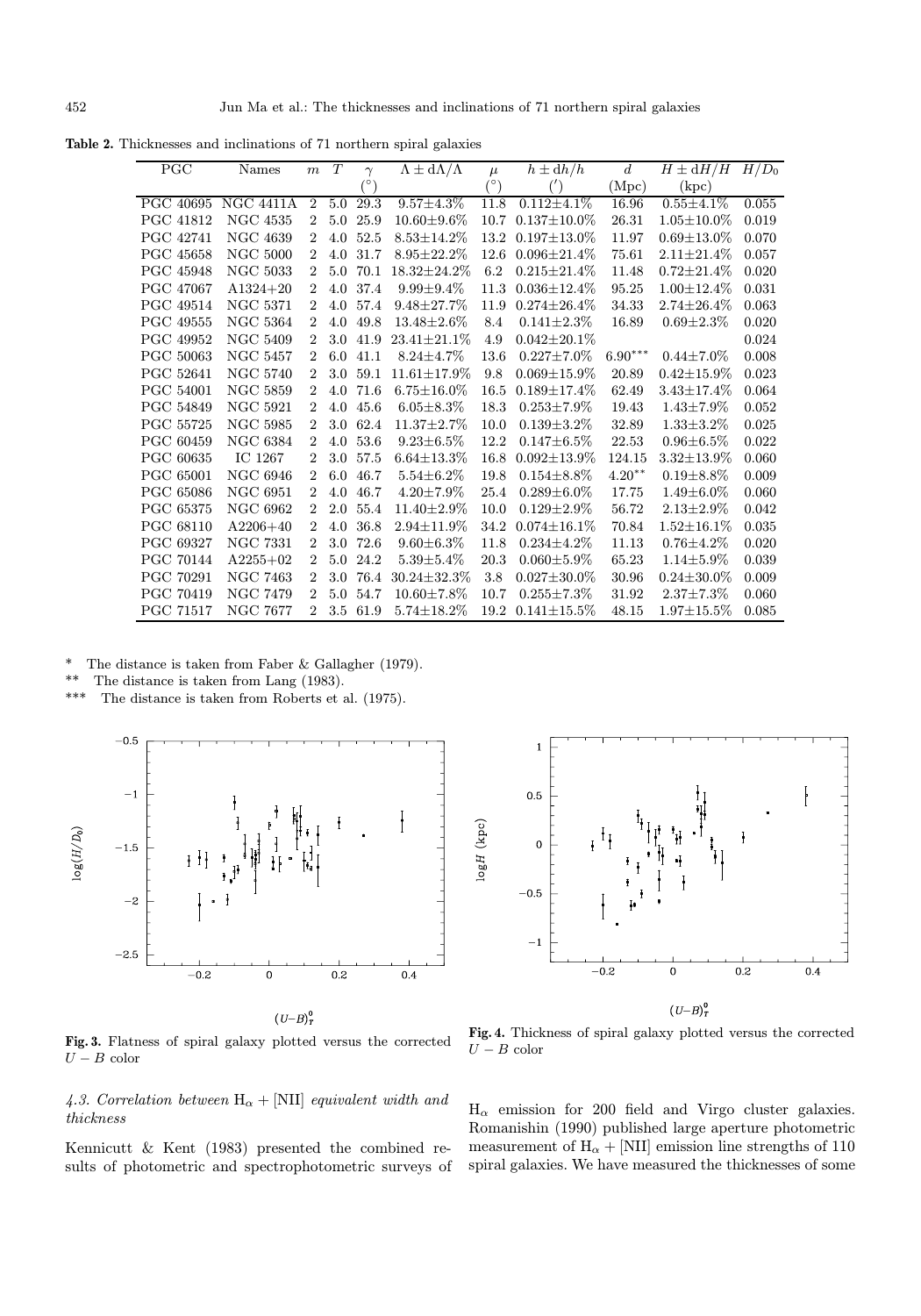

Fig. 5. Flatness of spiral galaxy plotted versus the Hubble sequence

T



Fig. 6. Thickness of spiral galaxy plotted versus the the Hubble sequence



# $logH$  (kpc)

Fig. 7.  $H_{\alpha}$  + [NII] emission line plotted versus the thickness



 $log(M_{HI}/M_{\odot})$ 

Fig. 8. Thickness of spiral galaxy plotted versus the Neutral hydrogen masses

Table 3.  $H_{\alpha} +$  [NII] equivalent width and thickness

| $_{\mathrm{PGC}}$ | Names           | T   | $H \pm dH/H$ (kpc) | EW(A)     |
|-------------------|-----------------|-----|--------------------|-----------|
| <b>PGC 5974</b>   | <b>NGC 628</b>  | 5.0 | $0.25 \pm 27\%$    | $24\pm2$  |
| PGC 10329         | <b>NGC 1073</b> | 5.0 | $0.24 \pm 11.3\%$  | $20\pm3$  |
| PGC 28617         | <b>NGC 3055</b> | 5.0 | $0.56 \pm 17.2\%$  | $48\pm4$  |
| PGC 31883         | <b>NGC 3338</b> | 5.0 | $0.82 + 5.7\%$     | $19\pm5$  |
| <b>PGC 34695</b>  | NGC 3627        | 3.0 | $1.12 \pm 7.3\%$   | $18\pm1$  |
| <b>PGC 34767</b>  | NGC 3631        | 5.0 | $0.66 \pm 6.4\%$   | $29 + 3$  |
| PGC 36243         | NGC 3810        | 5.0 | $0.42{\pm}7.8\%$   | $36 + 3$  |
| PGC 37229         | NGC 3938        | 5.0 | $0.25 \pm 4.0\%$   | $24 + 3$  |
| PGC 37386         | NGC 3963        | 4.0 | $0.84 \pm 18.7\%$  | $15 + 3$  |
| PGC 40001         | NGC 4303        | 4.0 | $0.69 + 8.3\%$     | $34\pm3$  |
| PGC 40153         | <b>NGC 4321</b> | 4.0 | $1.21 \pm 19.0\%$  | $18\pm1$  |
| PGC 41812         | NGC 4535        | 5.0 | $1.05 \pm 10.0\%$  | $14\pm3$  |
| <b>PGC 45948</b>  | <b>NGC 5033</b> | 5.0 | $0.72 \pm 21.4\%$  | $17\pm2$  |
| PGC 47404         | NGC 5194        | 4.0 | $0.17 \pm 16\%$    | $28 + 2$  |
| <b>PGC 49555</b>  | NGC 5364        | 4.0 | $0.69{\pm}2.3\%$   | $16 + 2$  |
| PGC 50063         | NGC 5457        | 6.0 | $0.44{\pm}7.0\%$   | $19 + 2$  |
| PGC 52641         | <b>NGC 5740</b> | 3.0 | $0.42 \pm 15.9\%$  | $19 + 3$  |
| PGC 55725         | NGC 5985        | 3.0 | $1.33 \pm 3.2\%$   | $8.9 + 2$ |
| PGC 65001         | NGC 6946        | 6.0 | $0.19{\pm}7.0\%$   | $29 + 5$  |
| PGC 70419         | NGC 7479        | 5.0 | $2.37{\pm}7.3\%$   | $12 + 3$  |

spirals observed by them. The results are listed in Table 3. We use the formula (Romanishin 1990):

EW (Romanishin's) =  $1.22 \times EW(KK's)$ 

Figure 7 shows the correlation of  $H_{\alpha} +$  [NII] equivalent width with the thickness. There might be a negative correlation between star formation activity and thickness of a galaxy, but the scatter is large and there are only 20 samples. The thicknesses of NGC 628 and NGC 5194 are from Peng's paper (Peng 1988).

Figure 8 plots the relation between thickness and neutral hydrogen masses. The neutral hydrogen mass is derived by de Vaucouleurs et al. (1991, RC3),

$$
\log(M_{\rm HI}/M_{\odot})=5.696+(16.6-m_{21}^{\circ})/2.5+2.0\times\log d(5)
$$